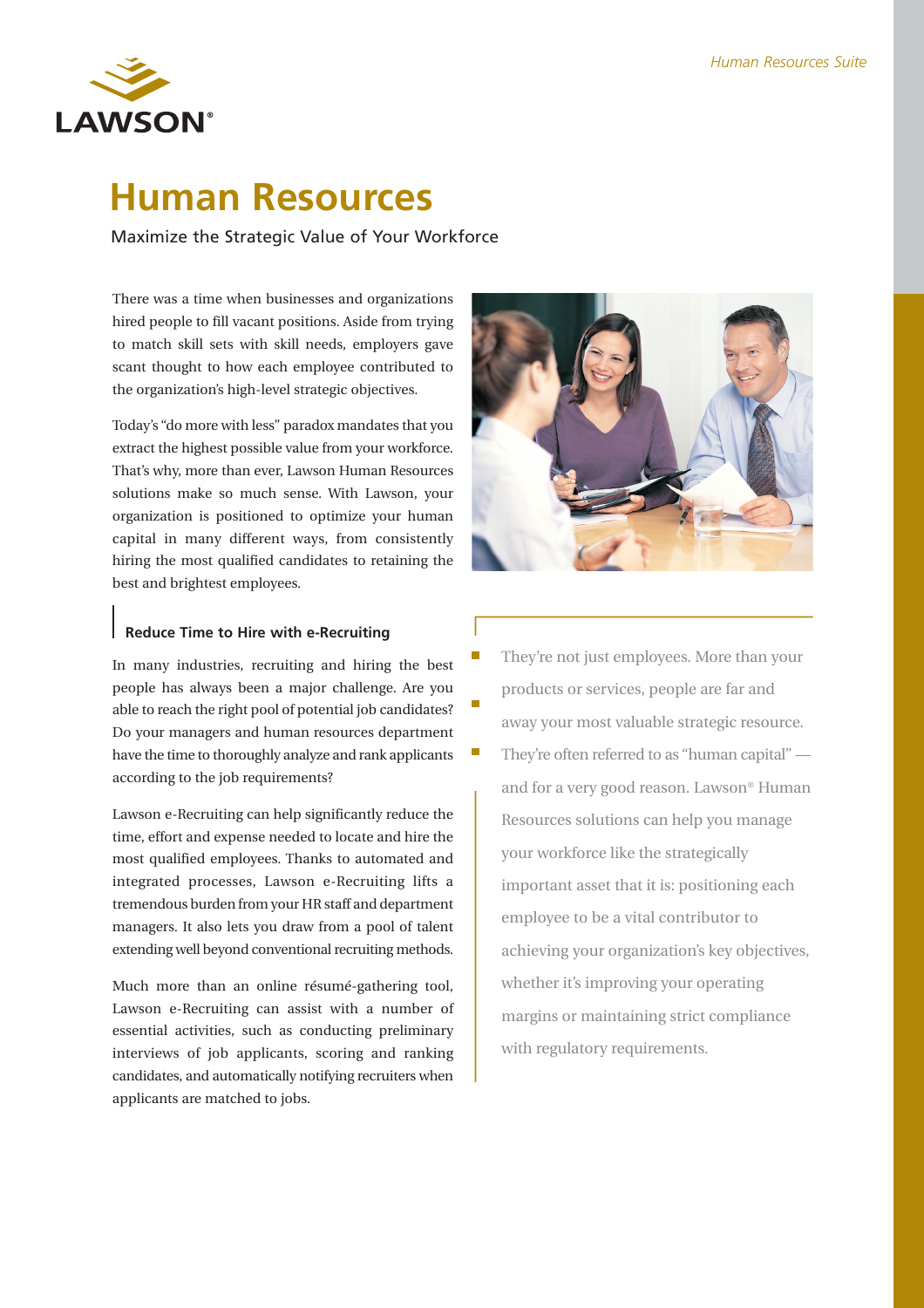# **Automation and Integration of Key Activities**

In a multitude of ways, large and small, Lawson can add strategic value to your workforce and your organization. Besides helping you hire a top-quality, highly productive workforce, Lawson Human Resources solutions can transform tedious, time-consuming everyday tasks into efficient automated processes.

Do you have hundreds, or thousands, of paychecks to process each week? Lawson Payroll can accommodate even the largest employee populations, whether you choose to process payroll for the entire organization at once or in concurrent periods.

Need a better way to track and respond to employee attendance issues? Lawson Absence Management assists you in effectively monitoring your workforce, even if you have very complex time off policies, allowing you to take swift preventive, corrective or compensatory action, as appropriate.

Managing benefits has become progressively more difficult, but it doesn't have to be that way. With Lawson Benefits Administration, each new hire activates the notification and enrollment process, including payroll deductions setup, based on specific eligibility criteria. Many administrative tasks previously handled by your HR department can be delegated to individual employees via Lawson self-service. Besides assuming control of their own benefits enrollment, employees can make plan changes, add or change dependents and beneficiaries, manage flexible spending accounts, view retirement account information and more.

Integration plays a key role in Lawson Human Resources solutions. A prime example: When the decision is made to hire a candidate, personal information gathered during the recruiting and interview phase automatically populates the new employee's HR record. Eliminating or reducing the need for duplicate data entry may contribute to additional cost savings, along with less likelihood of data errors.

# **Track and Manage Employee Information**

Can you readily locate information about an individual employee or group of employees? How easy is it to make updates to this information?

For most large organizations, tracking employee information, managing promotions and transfers, and keeping data current are huge logistical challenges not to mention a major time constraint for your HR department and managers. In fact, the larger your workforce, the more you'll appreciate the kind of assistance you get from an automated solution like Lawson Personnel Administration.

You must track a wide range of essential workforce data, such as emergency contacts, work restrictions, employee profiles, performance reviews and credentials. Lawson Personnel Administration provides fast access to this information. It can help simplify other everyday activities, as well, from following up and reporting on work-related injuries to setting up and managing employee training.

Within Lawson Personnel Administration is a powerful Position Management component. This Position Control functionality provides a complete picture of your workforce tracking attributes of each position for up to 98 active positions per employee. A powerful tool for those organizations with employees working concurrently in multiple positions with incremental FTE allocations. In addition to providing a complete picture of your workforce, Position Control allows you to budget for current and future openings — even create "what-if" scenarios with preliminary budgets for open positions, current employees and contract labor.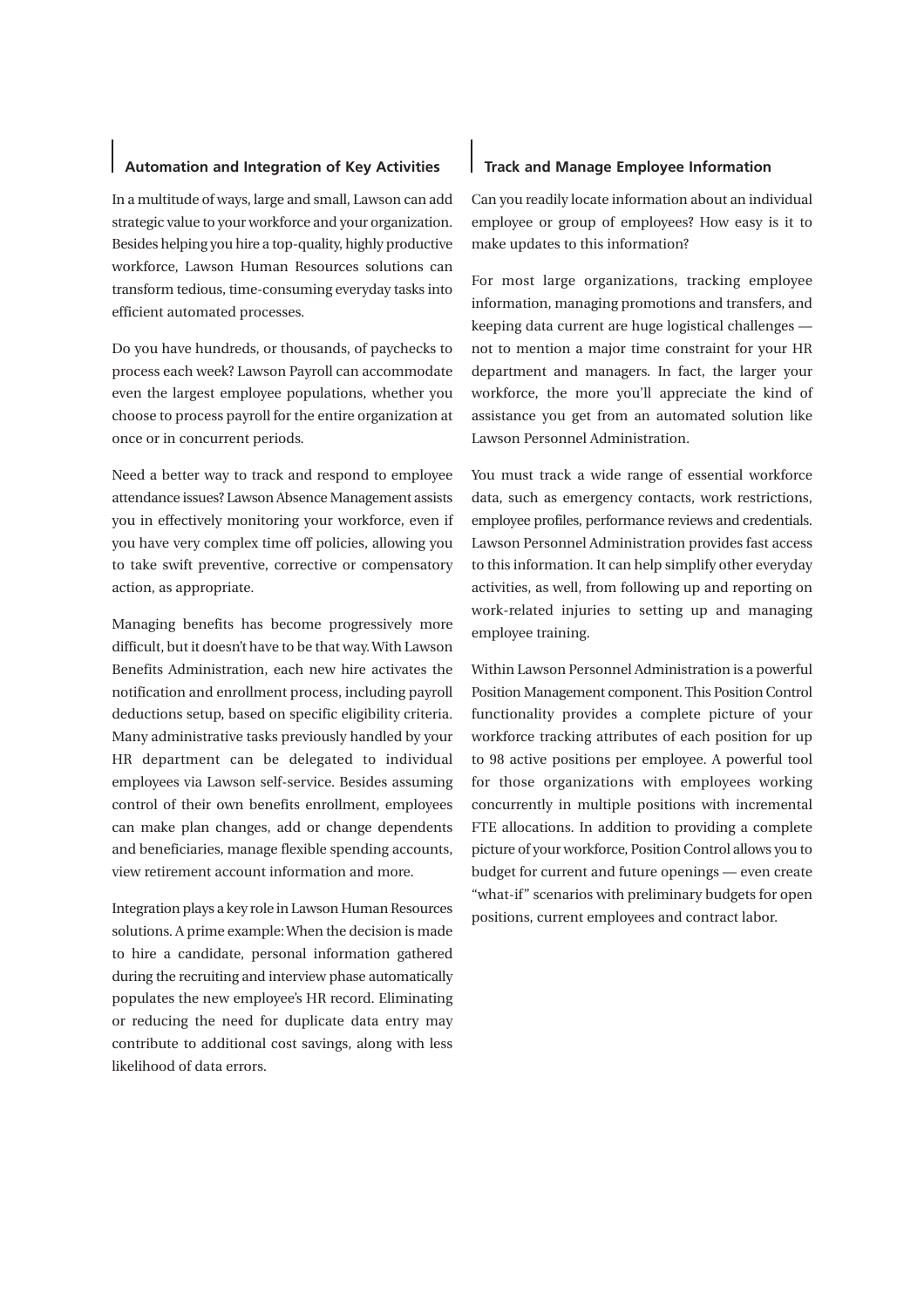# **Empower Your Employees and Managers**

Employees who are given more control over their own careers are more likely to be satisfied and to remain with your organization for a longer tenure. In other words, you're less likely to lose the knowledge and expertise you've developed over time.

Lawson Human Resources includes highly flexible self-service capabilities that allow employees to manage a broad range of information and tasks, from updating personal data in their personnel record and enrolling in benefits to checking on open positions and registering for needed training.

Managers also benefit from Lawson's self-service functionality. From their personal computer, they can monitor information, such as pay history on their direct reports, as well as opening job requisitions, carrying out personnel actions and collaborating with employees on training opportunities and career advancement.

In addition, employees and managers can receive automatic notifications in advance of license and certification expirations, ensuring that renewals are completed on a timely basis.

The advantages of Lawson self-service extend well beyond the employees and managers who use it. HR staff are relieved from many routine administrative tasks and paperwork, allowing them to focus on more strategic activities.

Tasks completed through Lawson self-service applications trigger updates to the appropriate Lawson Human Resources solutions. For example, when an employee enrolls in a benefit, this information is automatically relayed to Lawson Payroll, where the employee's deduction is created.

## **Access to Business Intelligence…and Beyond**

But there's more, much more, to Lawson than simply automating and integrating routine activities.

By joining Lawson Human Resources solutions with Lawson Reporting Suite, you gain access to business intelligence, as well as analytical and reporting tools, to help you manage your human capital for maximum strategic impact.

Because your decision makers aren't tied to their desks eight hours a day, Lawson has developed advanced solutions to ensure the delivery of vital information and to automate the flow of essential processes.

What if executives, managers and employees could be automatically notified via email, Web portal, voicemail, cell phone or PDA whenever specific events occur? And what if this same system delivered relevant, filtered data, along with links to allow immediate action and collaboration?